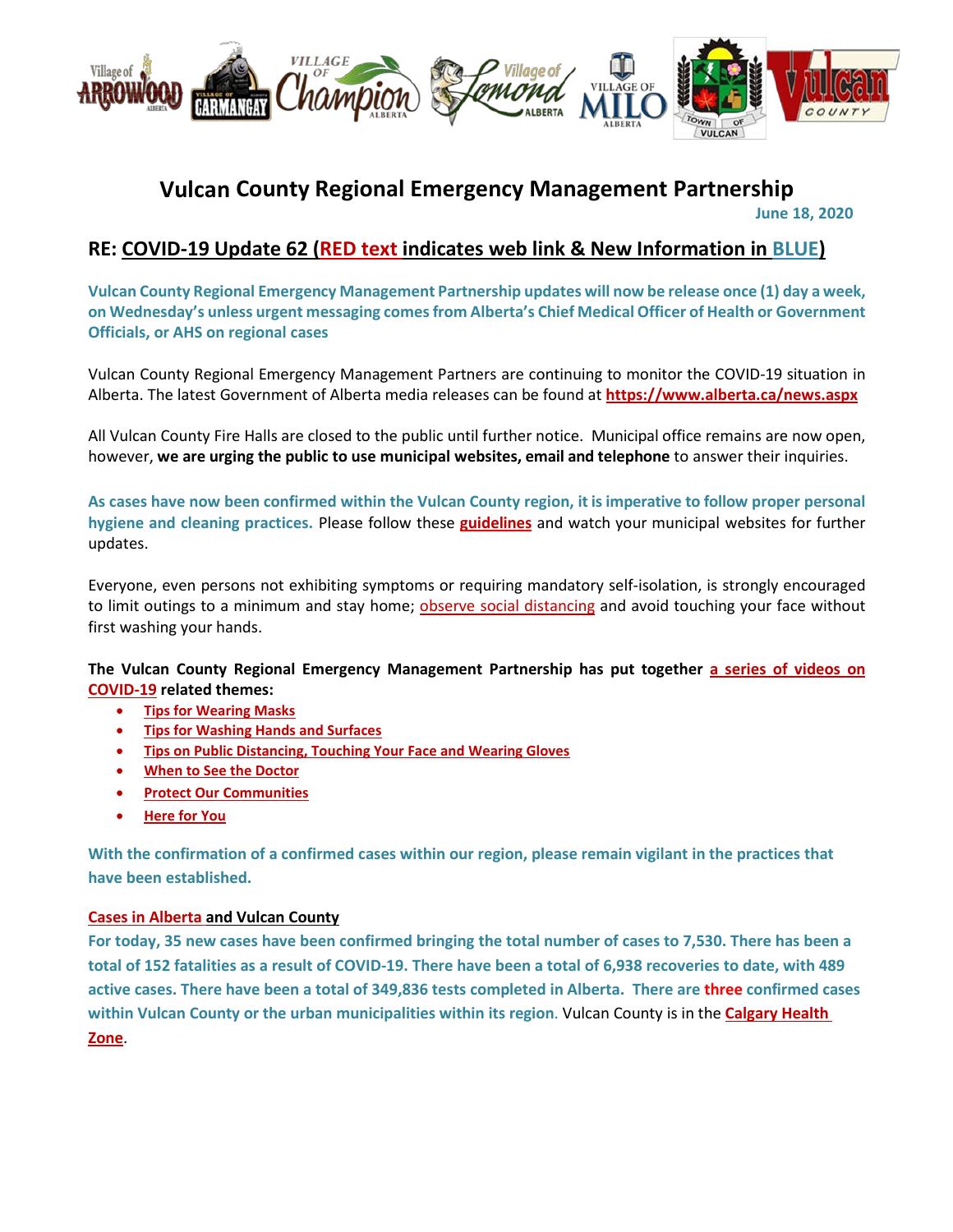

#### **Alberta Relaunch Strategy – Phase Two**

Stage 2 will allow additional businesses and services to reopen and resume operations starting June 12 with 2 metre physical distancing requirements and other public health guidelines in place. Business operators, sport and recreation services can determine if they are ready to open and ensure all guidance for workplaces is met.

#### What can open with RESTRICTIONS

- K-12 Schools, for requested diploma exams and summer school, following guidance
- Libraries
- More Surgeries
- Wellness services such as massage, acupuncture, and reflexology
- Personal services (esthetics, cosmetics skin and body treatments, manicures, pedicures, waxing, facial treatments, artificial tanning
- Movie theatres & theatres
- Community Halls
- Team Sports
- Indoor Recreation, fitness and sports, including gyms and arenas
- Pools for leisure
- VLTs in restaurants and bars
- Bingo halls & Casinos (but not table games)
- Instrumental concerts
- Provincial campgrounds at full capacity

#### Events and Gatherings can be Larger in Stage Two

- 50 people maximum: indoor social gatherings, including wedding and funeral receptions, and birthday parties
- 100 people maximum: outdoor events and indoor seated/audience events, including wedding and funeral ceremonies
- No cap on the number of people (with public health measures in place):
	- o worship gatherings
	- o restaurant, cafes, lounges and bars
	- o casinos
	- o bingo halls
- More flexibility for 'cohort' groups small groups of people whose members do not always keep 2 metres apart:
	- o a household can increase its close interactions with other households to a maximum of 15 people
	- o performers can have a cohort of up to 50 people (cast members or performers)
	- o sports teams can play in region-only cohorts of up to 50 players (mini leagues)
	- o people could be part of a sports/performing and household cohort.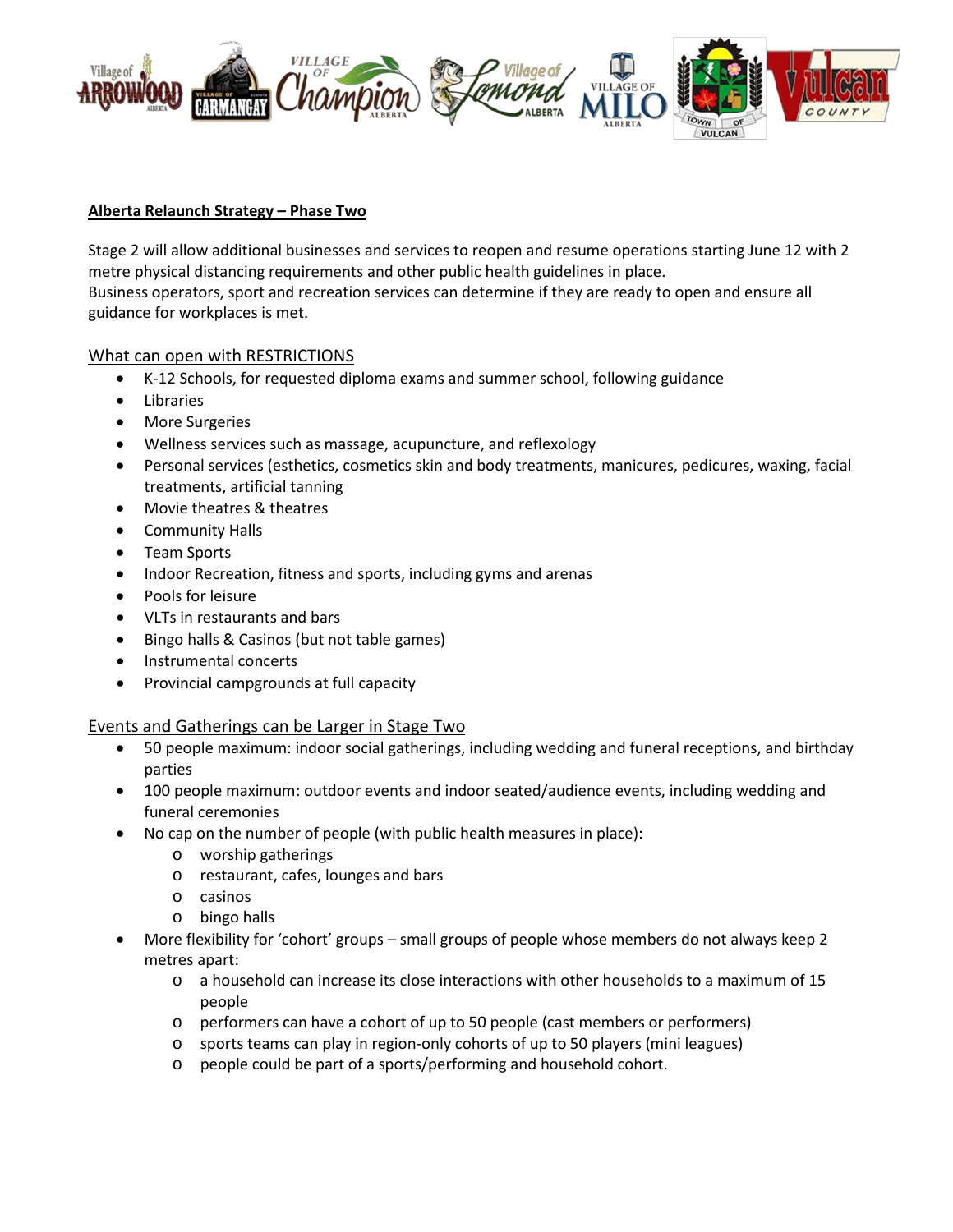

# Still Not Approved in Stage Two

- Social gatherings that exceed above listed maximums
- Regular in-school classes for kindergarten to Grade 12. Classes will resume September 2020
- Vocal concerts (as singing carries a higher risk of transmission)
- Major festivals and concerts, large conferences, trade shows and events (as these are non-seated social events and/or vocal concerts)
- Nightclubs
- Amusement parks
- Hookah lounges (permitted for food and drink only)
- Major sporting events and tournaments
- Non-essential travel outside the province is not recommended this won't be lifted until stage 3 of the relaunch strategy

*The success of Stage 2 will determine when Alberta progresses to Stage 3. Factors are active cases, health-care system capacity, hospitalization and intensive care unit (ICU) cases, and infection rates.*

#### **Provincial Measures and Indicators of COVID-19 Regional Risks**

**There are two indicators the Province is using as measures on how regions are doing, with three classifications:**

#### **Open**

- **low level of risk, no additional restrictions in place**
- **less than 50 active cases per 100,000**

#### **Watch**

- **the province is monitoring the risk and discussing with local government(s) and other community leaders the possible need for additional health measures**
- **at least 10 active cases and more than 50 active cases per 100,000**

#### **Enhanced**

- **risk levels require enhanced public health measures to control the spread**
- **informed by local context**

**Currently our regions falls within the open category.**

# **Federal Government**

• **Today, the federal government announced the [upcoming launch of a new nation-wide mobile app](https://pm.gc.ca/en/news/news-releases/2020/06/18/prime-minister-announces-new-mobile-app-help-notify-canadians-covid) to provide notifications of exposure to COVID-19 across Canada, with beta testing to begin in Ontario. The app, originally developed by the Government of Ontario, will help Canadians and public health officials identify and isolate the spread of the virus more quickly. Use of the app will be voluntary.**